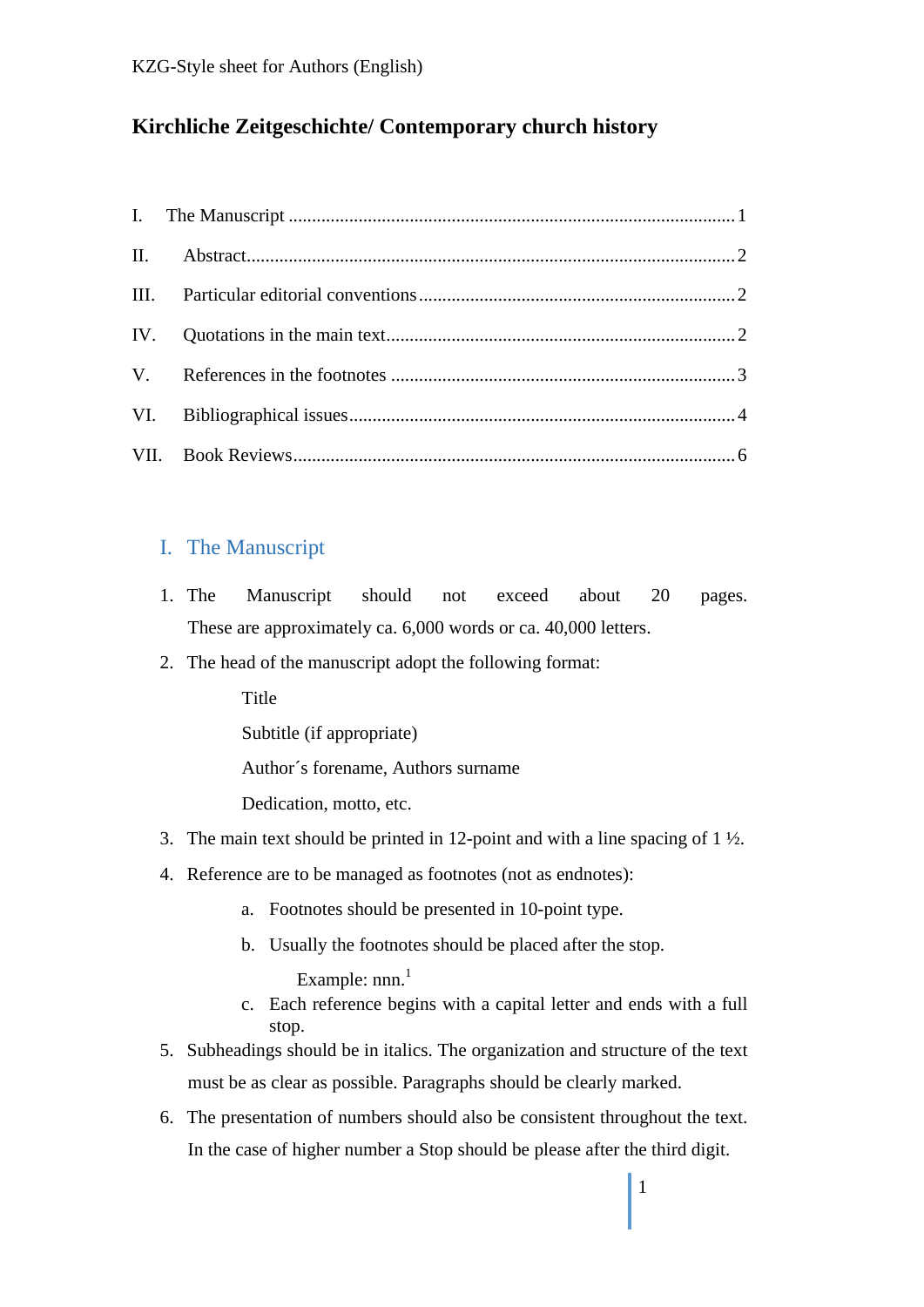Examples: 500,000 inhabitants  $1,234,567.80 \in$ 

7. Dates given in the text should state the month in full while in the footnotes dates should be presented in the abbreviated form:

Example Text: 08. Mai 1945 Example footnotes: 08.05.1945

8. At the end of the article should be found the address of the Author/Author´s (Forename and surname, street with house number, place with postcode and e-mail address). The forename and surname should be in italics.

### II. Abstract

At the end there should be a short summary (of 10 to 15 lines) presenting the general argument of the article. The summary text is most important. Please note that it will be translated, in order to give readers who are unable to read in their native language the opportunity to read a quick overview of the text. If it is possible for an English translations of the summary to be submitted this would be greatly appreciated.

### III. Particular editorial conventions

The only two ways to emphasize words or group of words is to italicize them or to Italic letters or to use the French quotation marks. Underlined or bold text is not to be used. Names in general should not be written in bold.

- a. Title of work (but only in the text), words or groups of words, which require emphasis, are to be italicized.
- b. Single inverted commas are to be used for ironic, unspecific terms which are used with reservations. Double inverted commas are only to be used in citations.

Example:  $\longrightarrow$ mmm (emphasized) or  $\gg$ mmm (quoted)

### IV. Quotations in the main text

1. Quotations should be put in double quotation marks, while a quotation within a quotation should be placed in single quotation marks.

Example: »mmm ›nnn‹ mmm«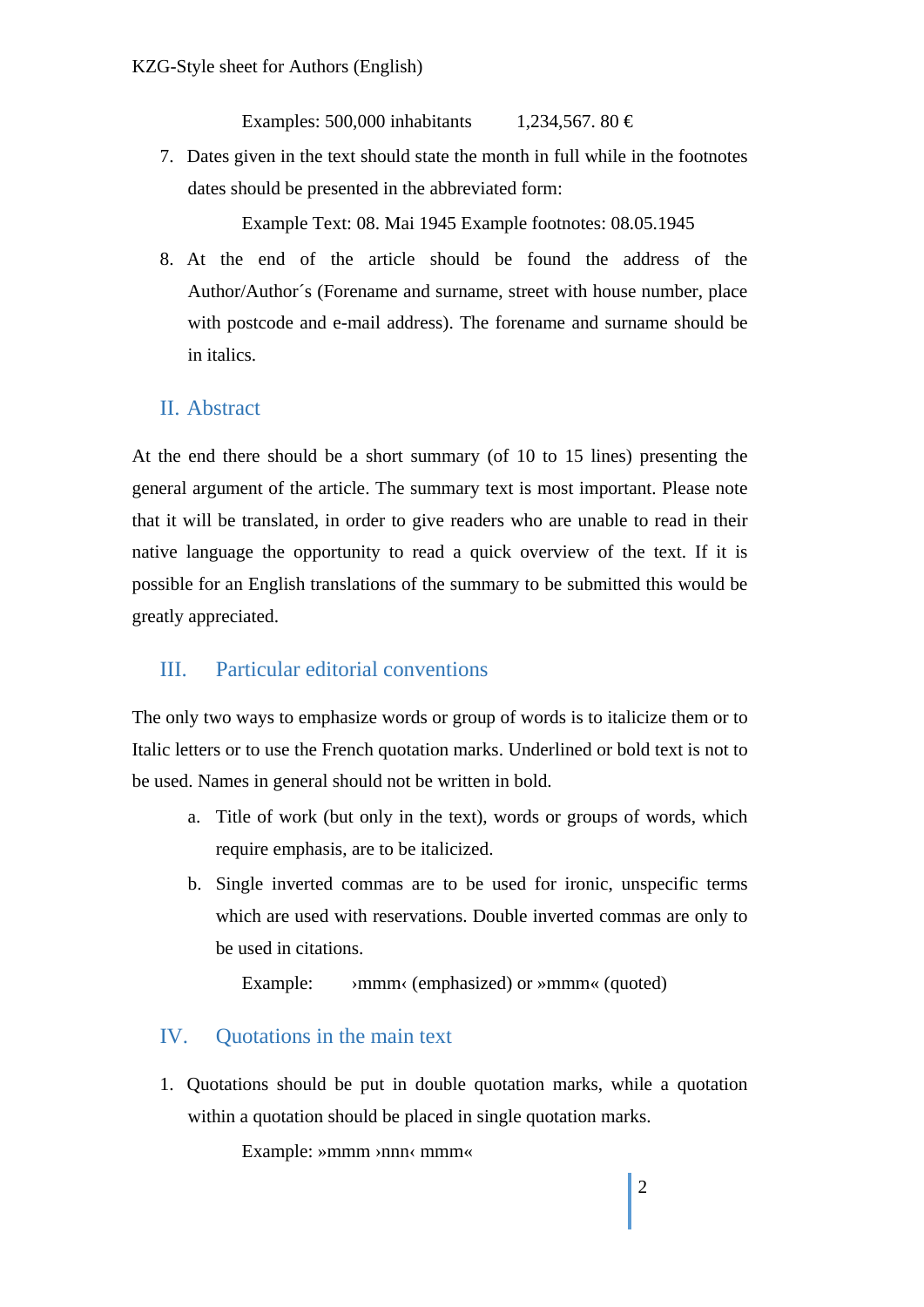2. Omissions within quotes should be marked with three stops. The stops used for omitted material within quotations are put in square brackets.

Example: »mmm [ ... ] nnn«

3. In the case of quotations and citation it is particularly important to observe the following conventions concerning the point at which the reference number may be placed.

Example:  $nnn.$ <sup>d</sup> shows that the full stop is a part of the quotation. mmm«.<sup>1</sup> shows that the full stop ends a sentence, but is not part of the quotation.

4. Longer quotations (of more than five lines) can be distinguished from the main text by indentation and/or lower-case letters. They should be in quotation marks.

#### V. References in the footnotes

- 1. References should, as a rule, be given in the footnotes. An exception is possible if the same work, edition or source is quoted many times. Then the reference can be given within the main text itself in inverted commas in order to keep the number of footnotes down. This must be made clear in the first reference.
- 2. When some work is being quoted repeatedly then the **full reference** is only given **at first reference**. In the case of later quotation from the same source it is sufficient to give the name of the author (without forename), short title, Loc. Cit. (reference to the full reference) and the page number.

Example: Scholder, Kirchen, Loc. Cit (Note 1), Vol. 1, 38.

3. If a quote is from an article that was not mentioned before, the page number of the quote should be separated from the page numbers of the article with colon and the word »here«.

> Example: Cf. Heinz Eduard Tödt, Die Novemberverbrechen 1938 und der deutsche Protestantismus. Ideologische und theologische Voraussetzungen für die Hinnahme des Pogroms, in: KZG 2 (1989), 14–37; here: 22.

4. In each case the page number should be given without the use of SIGLE.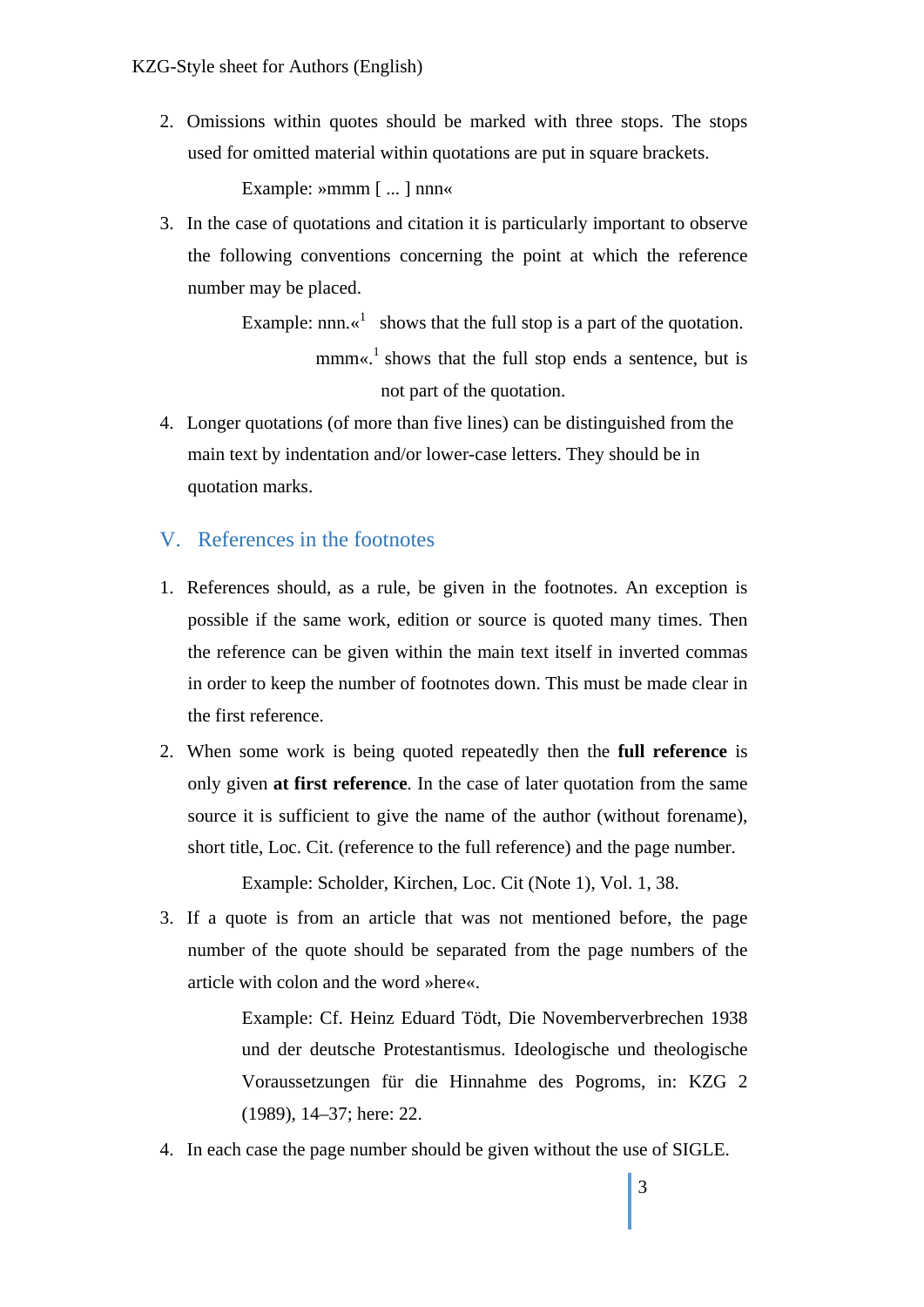5. The abbreviations f. and ff. are to be distinguished from numbers by a space. In the case of referencing several individual pages of the same title the numbers are to be distinguished from each other by semicolon and spaces.

Example: See Wishnath, Kirche, Loc. Cit (Note 8), 180; 184 ff.

- 6. If the text that has been referenced has no quotation, then the footnote should begin with cf.
- 7. If consecutive footnotes refer to the same title, then the following should be observed:

ibid. – means the exactly same page

Loc. Cit., 177 – different page reference of the same publication

# VI. Bibliographical issues

### **1. General issues**

Bibliographical references should contain: First name and the name of the authors, resp. the editor – and in the case of the last with the addition (ed.), by more than one (eds.); complete title, if applicable subtitle; if applicable volume number, then place of publication and date of publication. (The number of published issues should be given before the date of publication).

- Names (both first- and surnames) should be written in full; initials are not accepted.
- In case of further author(s); the individual names should be separated by a forward slash (/).
- In case of more than one place of publication; the places are to be separated by a hyphen (-).
- Series are indicated by the standard way of abbreviation in accordance with the IATG (Internationales Abkürzungsverzeichnis für Theologie und Grenzgebiete, ed. by Siegfried Schwertner, Berlin <sup>3</sup>2014).

Example: Joachim Köhler/Damian van Melis (eds.), Siegerin in Trümmern. Die Rolle der katholischen Kirche in der deutschen Nachkriegsgesellschaft (KoGe 15), Stuttgart-Berlin-Köln 1998.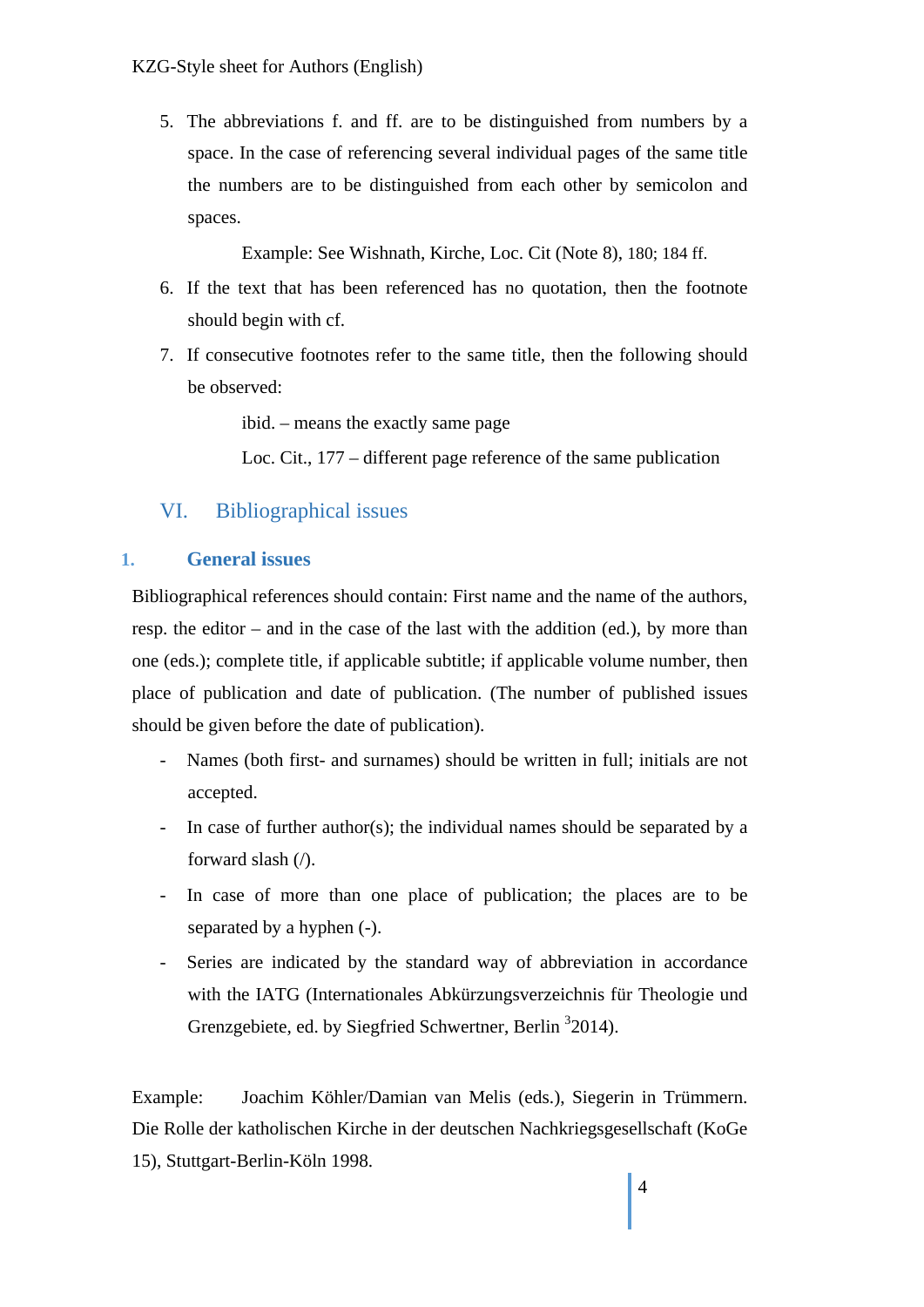#### **2. Bibliographical examples**

**a) Monographs**: First and last name of the author, full title, if applicable subtitle, city and year.

Example: Ferdinand Schlingensiepen, Dietrich Bonhoeffer 1906-1945: Martyr, Thinker, man of Resistance, London 2010.

**b) Article in multiauthored volumes**: First and last name of the author, full title of the article, in: First and last name of the publisher (ed.), full title of the volume (as in 1), page numbers.

Example: Peter Steinbach, Widerstandsdiskussionen im politischen Wandel der Bundesrepublik Deutschland, in: idem. (ed.), Widerstand. Ein Problem zwischen Theorie und Geschichte, Köln 1987, 311–334.

**c) Articles in journals**: First and last name of the author, full title of the article, in: Title of the Journal in the usual abbreviated form, volume number (year), page numbers.

Example: Robert P. Ericksen, Widerstand als ambivalenter Gegenstand historischer Forschung: Am Beispiel der evangelisch-theologischen Fakultät der Universität Göttingen, in: KZG 1 (1988), 68-79; here: 70

**d) Archive materials**: Please name the file (Letter from A to B, 19.02.1963) then the Archive abbreviation and the number of the document. When referring to the Archives standard abbreviations are permitted. Please write the years in full; this also applies to other dates.

Example: Letter A to B on 19.02.1963, BA Abt. Potsdam, ABC Nr. 111.

**e) Electronic media:** material from electronic media which are not onlinejournals, are quoted using the editor/organisation, the URL link, as well as the date on which you accessed the link.

Example: Evangelisches MedienServiceZentrum (EMSZ) der Evangelischlutherischen Landeskirche Hannovers, https://kirche-marienhafe.wir-e.de/Kirche [Zugriff: 09.06.2016].